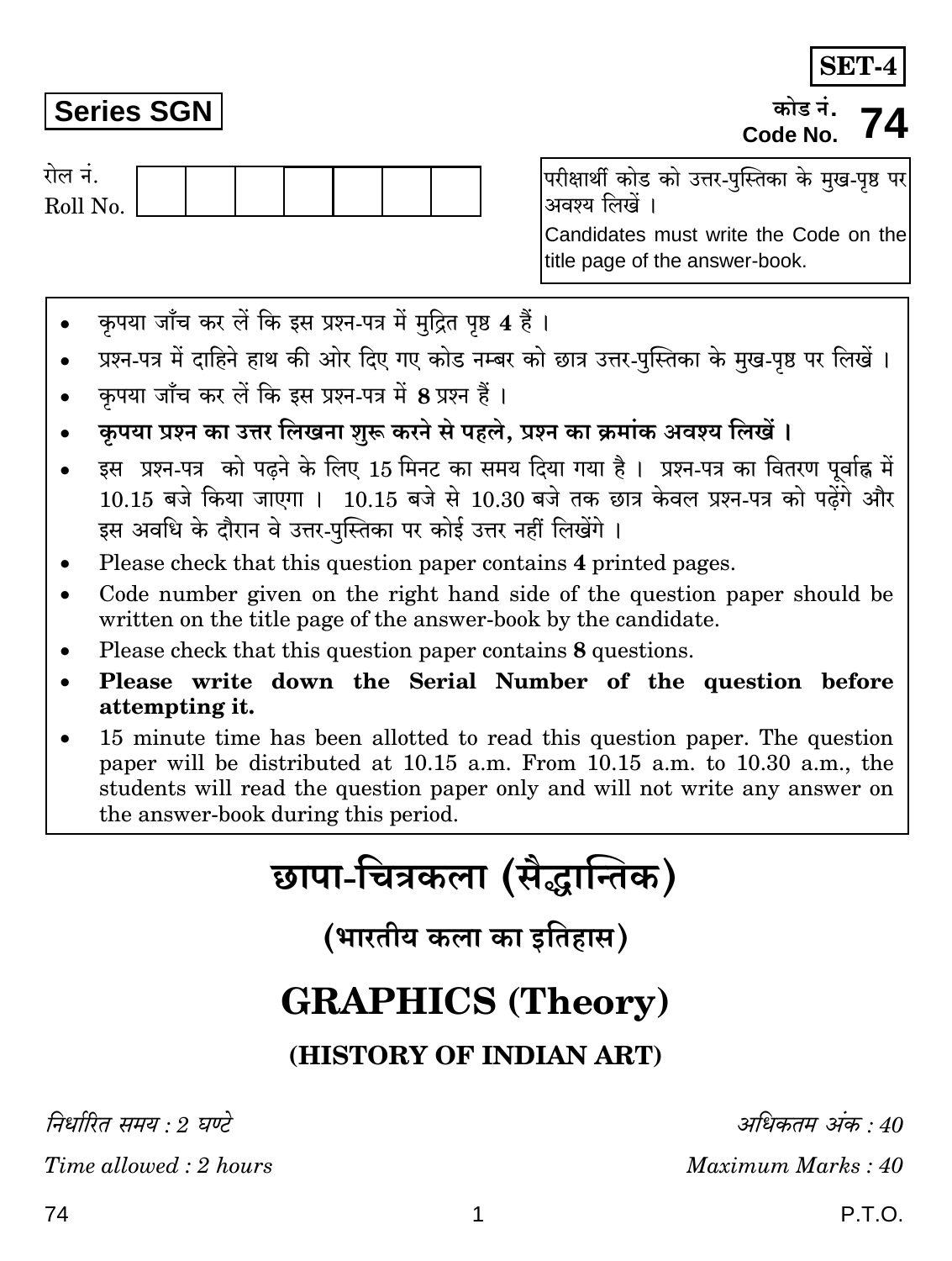सामान्य निर्देश :

- सभी आठ प्रश्न अनिवार्य हैं. जिनके अंक समान हैं ।  $(i)$
- प्रश्न संख्या 1 व 2 का प्रत्येक उत्तर लगभग 200 शब्दों में तथा प्रश्न संख्या 3, 4 व 5 का  $(ii)$ प्रत्येक उत्तर लगभग 100 शब्दों में लिखिए । प्रश्न संख्या 6, 7 व 8 वस्तुनिष्ठ प्रकार के हैं ।

# **General Instructions:**

- $(i)$ **All** the **eight** questions are compulsory, which carry equal marks.
- $(ii)$ Answers to be written for question nos. 1 and 2 in about 200 words each and for question nos. 3, 4 and 5 in about 100 words each. Question nos. 6, **7** and 8 are objective type.
- अपने पाठ्यक्रम में सम्मिलित सभी मृगल *अथवा* दक्खिनी लघु-चित्रों में से *किस एक* को 1. आप क्यों सर्वाधिक पसन्द *अथवा* नापसन्द करते हैं ? सौंदर्य मापदण्डों के आधार पर अपने समुचित कारण विस्तुत रूप में दीजिए । Which **one** do you like **or** dislike most among all the Mughal **or** Deccani miniature-paintings included in your course of study? Give your appropriate reasons in detail, based on the aesthetic parameters.

5

5

 $\overline{5}$ 

- बंगाल चित्रशैली की मुख्य विशेषताओं का वर्णन कीजिए ।  $\overline{2}$ . Describe the main features of the Bengal School of Painting.
- समकालीन (आधुनिक) भारतीय कला की निम्नलिखित कलाकृतियों में से *किसी एक* में 3. किन *मानवीय जीवन मूल्यों तथा मनोभावों* की अभिव्यक्ति हुई है ? संक्षेप में समझाइए :
	- (अ) *बच्चे* (एक छापा-चित्र)

## अथवा

*श्रम की विजय* (एक मूर्ति-शिल्प) (ब)

अथवा

*माँ और बच्चा* (एक चित्र)  $(\overline{H})$ 

Which human life-values and emotions are shown in any one of the following Contemporary (Modern) Indian art-works? Explain in short:

*Children* (a graphic-print)  $(a)$ 

# OR.

Triumph of Labour (a sculpture) (b)

# OR.

Mother and Child (a painting)  $(c)$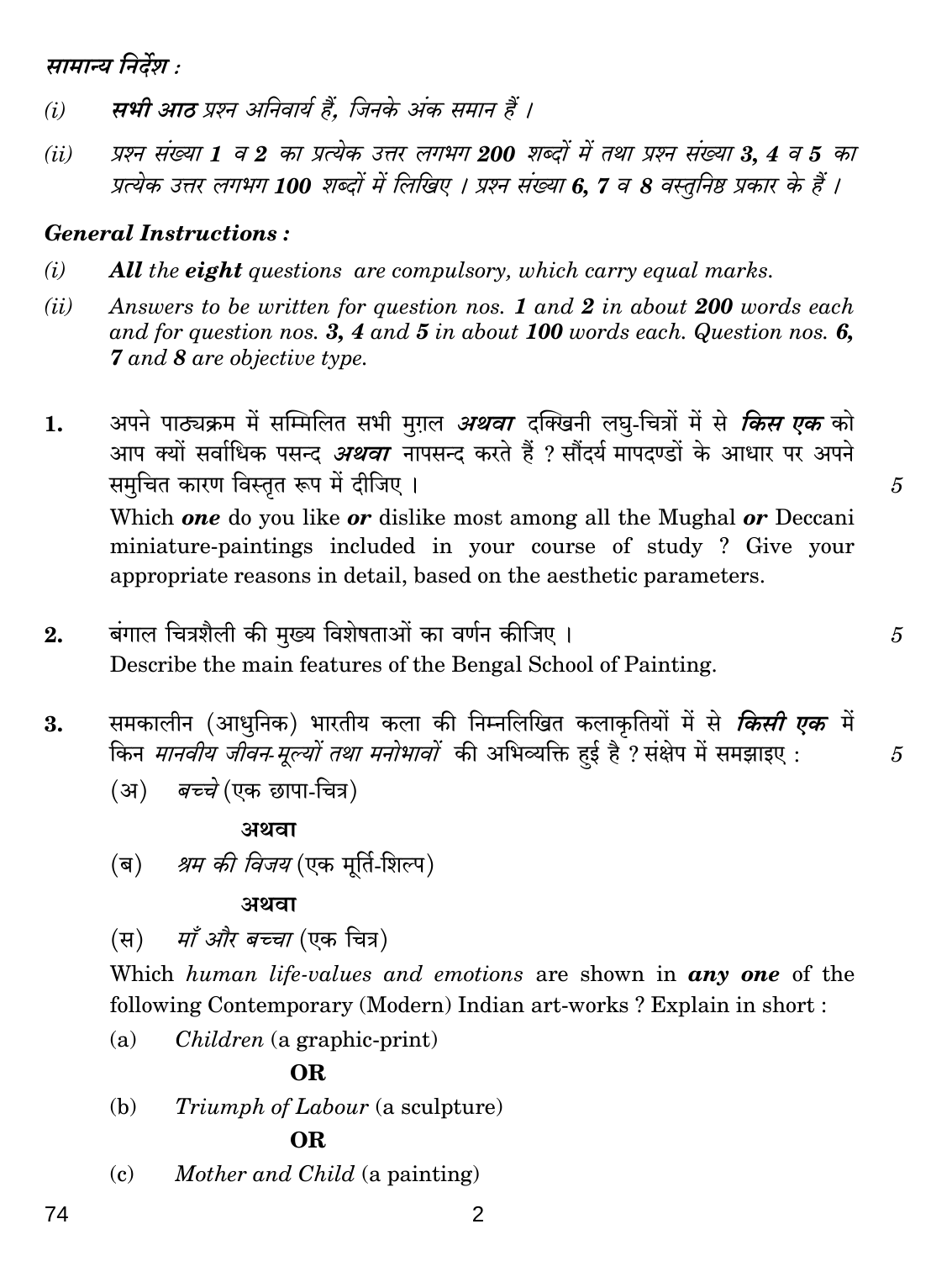- निम्नलिखित चित्रकारों में से *किसी एक* की कलात्मक उपलब्धियों का मूल्यांकन अपने 4. पाठ्यक्रम में सम्मिलित उसके चित्र विशेष के सन्दर्भ में कीजिए :
	- (अ) *नुरुद्दीन* (राजस्थानी शैली)

#### अथवा

*नैनसख* (पहाडी शैली)  $(\overline{\mathbf{g}})$ 

Evaluate the artistic achievements of **any one** of the following painters with reference to his particular painting included in your course of study:

Nuruddin (Rajasthani School)  $(a)$ 

### **OR**

- (b) *Nainsukh* (Pahari School)
- अपने पाठ्यक्रम में सम्मिलित मुग़ल *अथवा* दक्खिनी लघु-चित्रशैली के *किसी एक* संबद्ध 5. चित्र की पहचान कीजिए, जिसमें निम्नलिखित विशेषताएँ समाविष्ट हों और उन्हें उस चित्र में तदनसार समझाइए:
	- मग़ल लघु-चित्रों में पशु-पक्षियों का सजीव चित्रण । (अ)

#### अथवा

दक्खिनी लघु-चित्रों में राग-रागिनियों का अंकन । (ब)

Identify any one relevant painting of the Mughal or Deccani School of Miniature Painting included in your course of study, comprising of the following features and explain them in that painting accordingly:

Live depiction of birds and animals in the Mughal miniature (a) paintings.

#### OR.

- Delineation of Raga-Raginis in the Deccani miniature paintings. (b)
- अपने पाठ्यक्रम में सम्मिलित बंगाल शैली के *किन्हीं पाँच चित्रों के शीर्षक* बताइए । 6. Mention the *titles of any five paintings* of the Bengal School included in your course of study.

5

5

5